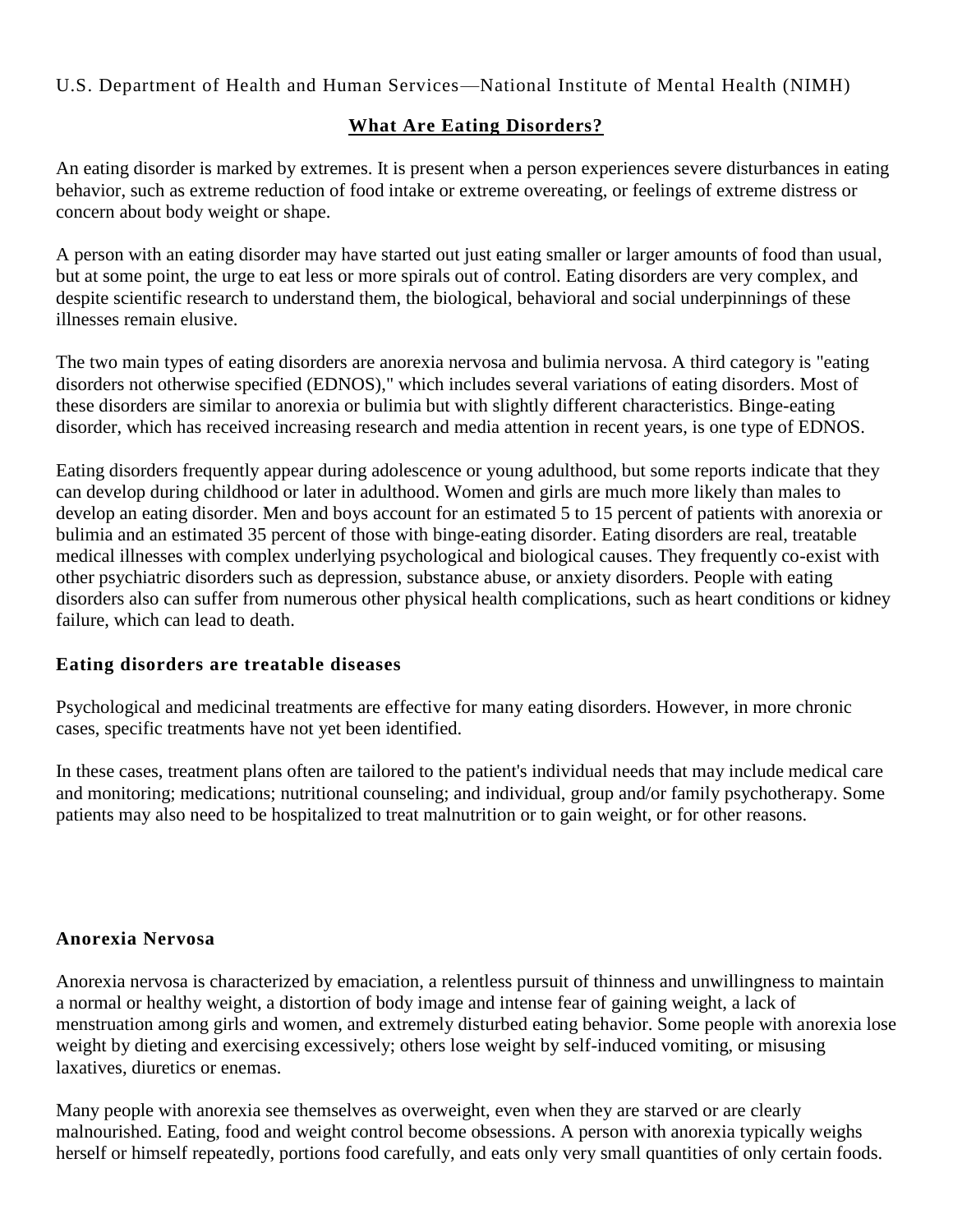Some who have anorexia recover with treatment after only one episode. Others get well but have relapses. Still others have a more chronic form of anorexia, in which their health deteriorates over many years as they battle the illness.

According to some studies, people with anorexia are up to ten times more likely to die as a result of their illness compared to those without the disorder. The most common complications that lead to death are cardiac arrest, and electrolyte and fluid imbalances. Suicide also can result.

Many people with anorexia also have coexisting psychiatric and physical illnesses, including depression, anxiety, obsessive behavior, substance abuse, cardiovascular and neurological complications, and impaired physical development.

Other symptoms may develop over time, including:

- thinning of the bones (osteopenia or osteoporosis)  $\bullet$
- brittle hair and nails
- dry and yellowish skin
- growth of fine hair over body (e.g., lanugo)
- mild anemia, and muscle weakness and loss  $\bullet$
- severe constipation
- low blood pressure, slowed breathing and pulse
- drop in internal body temperature, causing a person to feel cold all the time  $\bullet$
- lethargy

TREATING ANOREXIA involves three components:

- 1. restoring the person to a healthy weight;
- 2. treating the psychological issues related to the eating disorder; and
- 3. reducing or eliminating behaviors or thoughts that lead to disordered eating, and preventing relapse.

Some research suggests that the use of medications, such as antidepressants, antipsychotics or mood stabilizers, may be modestly effective in treating patients with anorexia by helping to resolve mood and anxiety symptoms that often co-exist with anorexia. Recent studies, however, have suggested that antidepressants may not be effective in preventing some patients with anorexia from relapsing. In addition, no medication has shown to be effective during the critical first phase of restoring a patient to healthy weight. Overall, it is unclear if and how medications can help patients conquer anorexia, but research is ongoing.

Different forms of psychotherapy, including individual, group and family-based, can help address the psychological reasons for the illness. Some studies suggest that family-based therapies in which parents assume responsibility for feeding their afflicted adolescent are the most effective in helping a person with anorexia gain weight and improve eating habits and moods.

Shown to be effective in case studies and clinical trials, this particular approach is discussed in some guidelines and studies for treating eating disorders in younger, nonchronic patients.

Others have noted that a combined approach of medical attention and supportive psychotherapy designed specifically for anorexia patients is more effective than just psychotherapy. But the effectiveness of a treatment depends on the person involved and his or her situation. Unfortunately, no specific psychotherapy appears to be consistently effective for treating adults with anorexia. However, research into novel treatment and prevention approaches is showing some promise. One study suggests that an online intervention program may prevent some at-risk women from developing an eating disorder.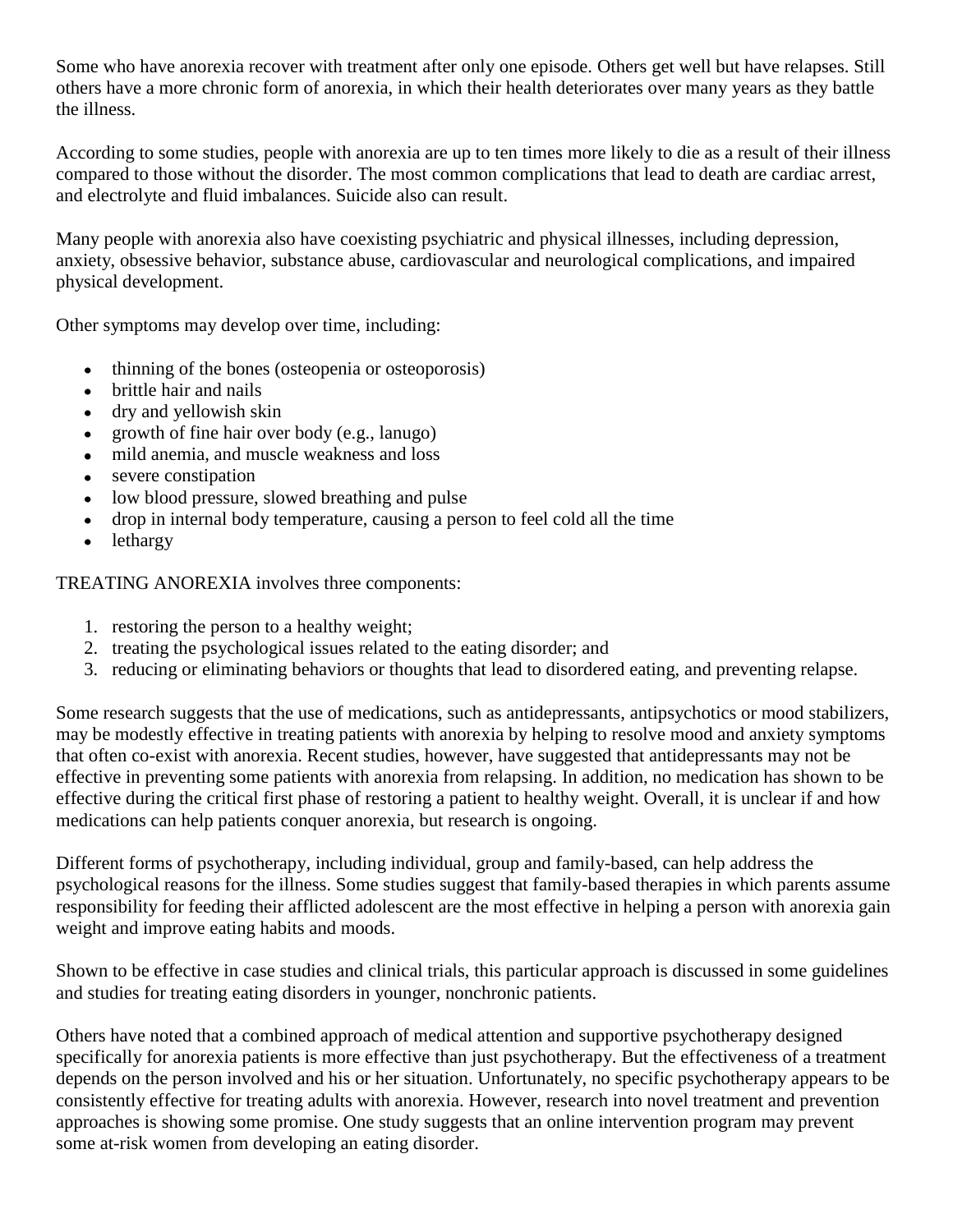## **Bulimia Nervosa**

Bulimia nervosa is characterized by recurrent and frequent episodes of eating unusually large amounts of food (e.g., binge-eating), and feeling a lack of control over the eating. This binge-eating is followed by a type of behavior that compensates for the binge, such as purging (e.g., vomiting, excessive use of laxatives or diuretics), fasting and/or excessive exercise.

Unlike anorexia, people with bulimia can fall within the normal range for their age and weight. But like people with anorexia, they often fear gaining weight, want desperately to lose weight, and are intensely unhappy with their body size and shape. Usually, bulimic behavior is done secretly, because it is often accompanied by feelings of disgust or shame. The binging and purging cycle usually repeats several times a week. Similar to anorexia, people with bulimia often have coexisting psychological illnesses, such as depression, anxiety and/or substance abuse problems. Many physical conditions result from the purging aspect of the illness, including electrolyte imbalances, gastrointestinal problems, and oral and tooth-related problems.

Other symptoms include:

- chronically inflamed and sore throat
- swollen glands in the neck and below the jaw  $\bullet$
- worn tooth enamel and increasingly sensitive and decaying teeth as a result of exposure to stomach acids
- gastroesophageal reflux disorder  $\bullet$
- intestinal distress and irritation from laxative abuse  $\bullet$
- kidney problems from diuretic abuse
- severe dehydration from purging of fluids

As with anorexia, TREATMENT FOR BULIMIA often involves a combination of options and depends on the needs of the individual.

To reduce or eliminate binge and purge behavior, a patient may undergo nutritional counseling and psychotherapy, especially cognitive behavioral therapy (CBT), or be prescribed medication. Some antidepressants, such as fluoxetine (Prozac), which is the only medication approved by the U.S. Food and Drug Administration for treating bulimia, may help patients who also have depression and/or anxiety. It also appears to help reduce binge-eating and purging behavior, reduces the chance of relapse, and improves eating attitudes.

CBT that has been tailored to treat bulimia also has shown to be effective in changing binging and purging behavior, and eating attitudes. Therapy may be individually oriented or group-based.

# **Binge-Eating Disorder**

Binge-eating disorder is characterized by recurrent binge-eating episodes during which a person feels a loss of control over his or her eating. Unlike bulimia, binge-eating episodes are not followed by purging, excessive exercise or fasting. As a result, people with binge-eating disorder often are overweight or obese. They also experience guilt, shame and/or distress about the binge-eating, which can lead to more binge-eating.

Obese people with binge-eating disorder often have coexisting psychological illnesses including anxiety, depression, and personality disorders. In addition, links between obesity and cardiovascular disease and hypertension are well documented.

TREATMENT OPTIONS FOR BINGE-EATING DISORDER are similar to those used to treat bulimia. Fluoxetine and other antidepressants may reduce binge-eating episodes and help alleviate depression in some patients.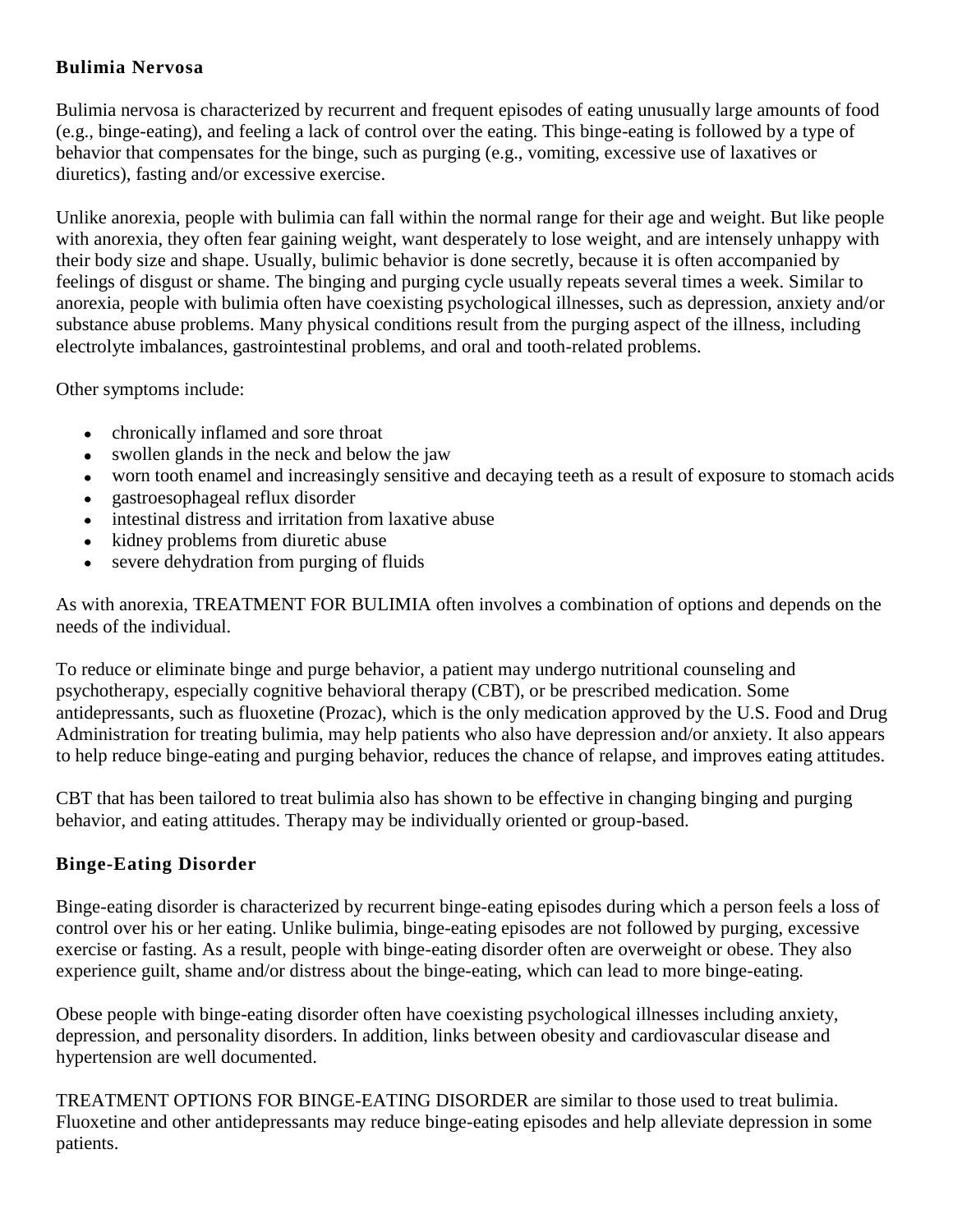Patients with binge-eating disorder also may be prescribed appetite suppressants. Psychotherapy, especially CBT, is also used to treat the underlying psychological issues associated with binge-eating, in an individual or group environment.

# **FDA Warnings On Antidepressants**

Despite the relative safety and popularity of SSRIs and other antidepressants, some studies have suggested that they may have unintentional effects on some people, especially adolescents and young adults. In 2004, the Food and Drug Administration (FDA) conducted a thorough review of published and unpublished controlled clinical trials of antidepressants that involved nearly 4,400 children and adolescents. The review revealed that 4% of those taking antidepressants thought about or attempted suicide (although no suicides occurred), compared to 2% of those receiving placebos.

This information prompted the FDA, in 2005, to adopt a "black box" warning label on all antidepressant medications to alert the public about the potential increased risk of suicidal thinking or attempts in children and adolescents taking antidepressants. In 2007, the FDA proposed that makers of all antidepressant medications extend the warning to include young adults up through age 24. A "black box" warning is the most serious type of warning on prescription drug labeling.

The warning emphasizes that patients of all ages taking antidepressants should be closely monitored, especially during the initial weeks of treatment. Possible side effects to look for are worsening depression, suicidal thinking or behavior, or any unusual changes in behavior such as sleeplessness, agitation, or withdrawal from normal social situations. The warning adds that families and caregivers should also be told of the need for close monitoring and report any changes to the physician. The latest information from the FDA can be found on their Web site at www.fda.gov.

Results of a comprehensive review of pediatric trials conducted between 1988 and 2006 suggested that the benefits of antidepressant medications likely outweigh their risks to children and adolescents with major depression and anxiety disorders.<sup>28</sup> The study was funded in part by the National Institute of Mental Health.

## **How Are Men And Boys Affected?**

Although eating disorders primarily affect women and girls, boys and men are also vulnerable. One in four preadolescent cases of anorexia occurs in boys, and binge-eating disorder affects females and males about equally.

Like females who have eating disorders, males with the illness have a warped sense of body image and often have muscle dysmorphia, a type of disorder that is characterized by an extreme concern with becoming more muscular. Some boys with the disorder want to lose weight, while others want to gain weight or "bulk up." Boys who think they are too small are at a greater risk for using steroids or other dangerous drugs to increase muscle mass.

Boys with eating disorders exhibit the same types of emotional, physical and behavioral signs and symptoms as girls, but for a variety of reasons, boys are less likely to be diagnosed with what is often considered a stereotypically "female" disorder.

## **How Are We Working To Better Understand And Treat Eating Disorders?**

Researchers are unsure of the underlying causes and nature of eating disorders. Unlike a neurological disorder, which generally can be pinpointed to a specific lesion on the brain, an eating disorder likely involves abnormal activity distributed across brain systems. With increased recognition that mental disorders are brain disorders,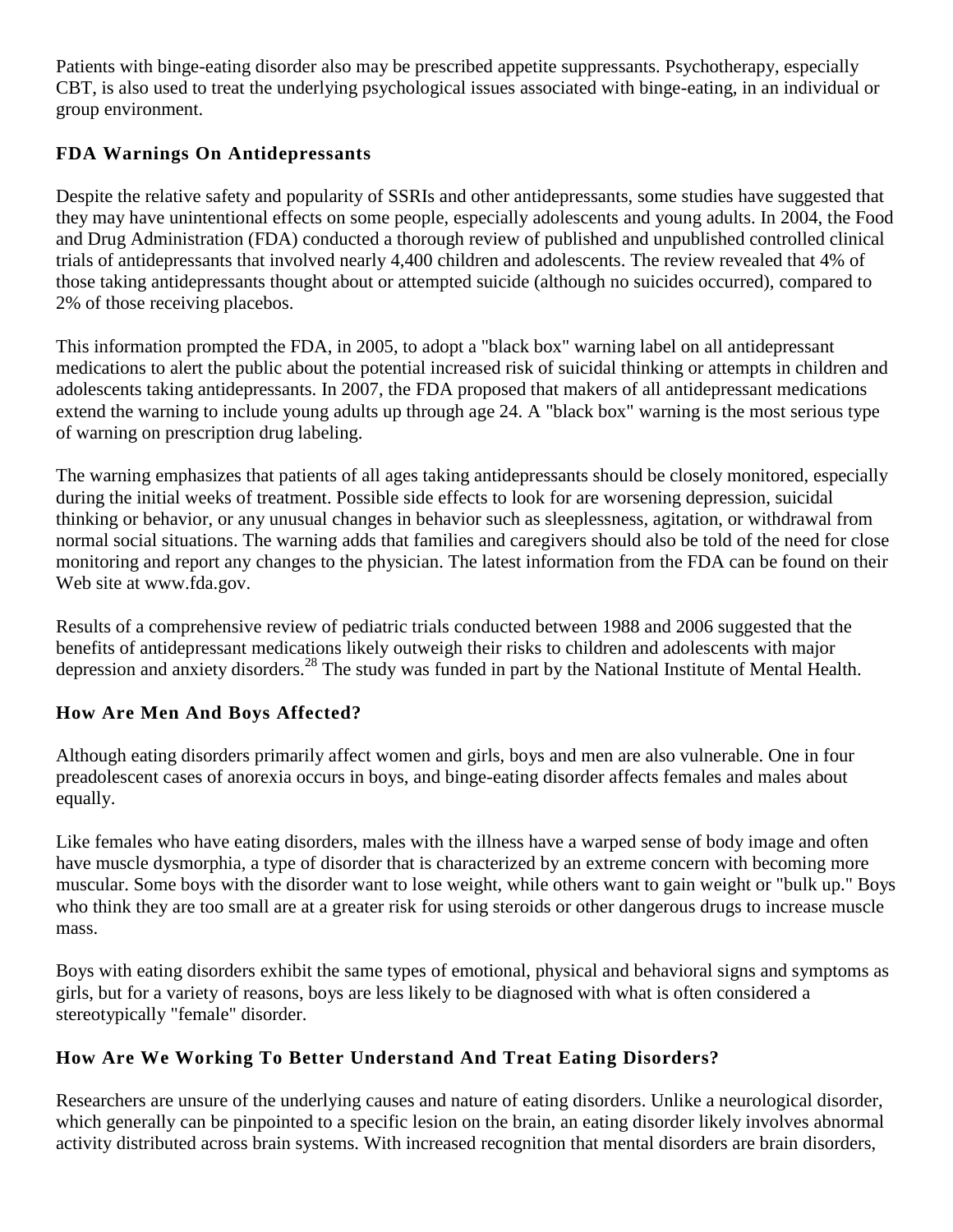more researchers are using tools from both modern neuroscience and modern psychology to better understand eating disorders.

One approach involves the study of the human genes. With the publication of the human genome sequence in 2003, mental health researchers are studying the various combinations of genes to determine if any DNA variations are associated with the risk of developing a mental disorder. Neuroimaging, such as the use of magnetic resonance imaging (MRI), may also lead to a better understanding of eating disorders.

Neuroimaging already is used to identify abnormal brain activity in patients with schizophrenia, obsessivecompulsive disorder and depression. It may also help researchers better understand how people with eating disorders process information, regardless of whether they have recovered or are still in the throes of their illness.

Conducting behavioral or psychological research on eating disorders is even more complex and challenging. As a result, few studies of treatments for eating disorders have been conducted in the past. New studies currently underway, however, are aiming to remedy the lack of information available about treatment.

Researchers also are working to define the basic processes of the disorders, which should help identify better treatments. For example, is anorexia the result of skewed body image, self esteem problems, obsessive thoughts, compulsive behavior, or a combination of these? Can it be predicted or identified as a risk factor before drastic weight loss occurs, and therefore avoided?

These and other questions may be answered in the future as scientists and doctors think of eating disorders as medical illnesses with certain biological causes. Researchers are studying behavioral questions, along with genetic and brain systems information, to understand risk factors, identify biological markers and develop medications that can target specific pathways that control eating behavior. Finally, neuroimaging and genetic studies may also provide clues for how each person may respond to specific treatments.

### **References**

Agency for Healthcare Research and Quality (AHRQ). Management of Eating Disorders, Evidence Report/Technology Assessment, Number 135, 2006; AHRQ publication number 06-E010, [www.ahrq.gov.](http://www.ahrq.gov/)

American Psychiatric Association. Diagnostic and Statistical Manual for Mental Disorders, fourth edition (DSM-IV). Washington, DC: American Psychiatric Press, 1994.

American Psychiatric Association (APA). Let's Talk Facts About Eating Disorders. 2005.

American Psychiatric Association Work Group on Eating Disorders. Practice guideline for the treatment of patients with eating disorders (revision). *American Journal of Psychiatry*, 2000; 157(1 Suppl): 1-39.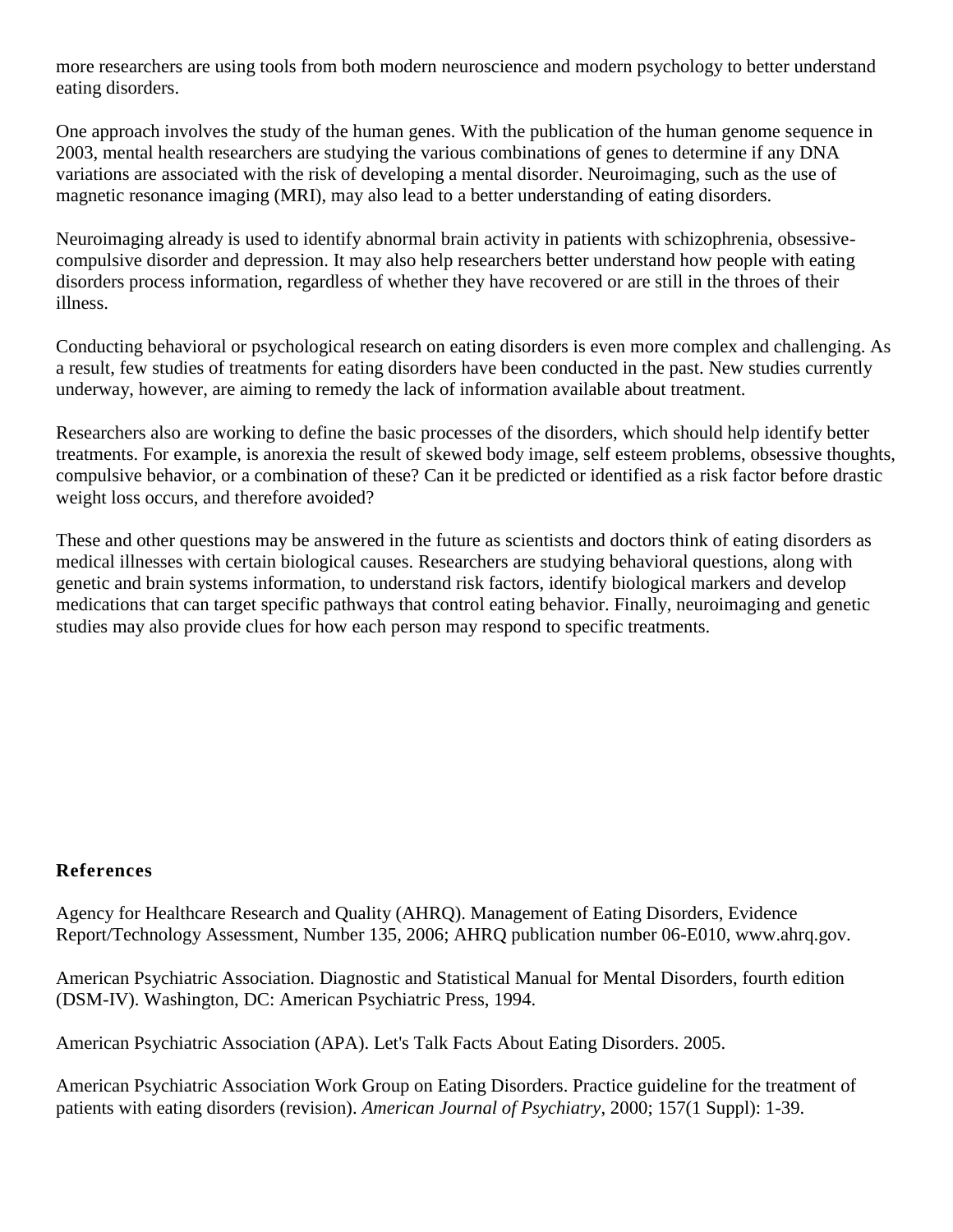Andersen AE. Eating disorders in males. In: Brownell KD, Fairburn CG, eds. *Eating disorders and obesity: a comprehensive handbook*. New York: Guilford Press, 1995; 177-187.

Anderson AE. Eating disorders in males: Critical questions. In R Lemberg (ed), *Controlling Eating Disorders with Facts, Advice and Resources*. Phoenix, AZ: Oryx Press, 1992, pp.20-28.

Arnold LM, McElroy SL, Hudson JI, Wegele JA, Bennet AJ, Kreck PE Jr. A placebo-controlled randomized trial of fluoxetine in the treatment of binge-eating disorder. *Journal of Clinical Psychiatry, 2002; 63:1028- 1033*.

Becker AE, Grinspoon SK, Klibanski A, Herzog DB. Eating Disorders. *New England Journal of Medicine*, 1999; 340(14): 1092-1098.

Birmingham CL, Su J, Hlynsky JA, Goldner EM, Gao M. The mortality rate of anorexia nervosa. *International Journal of Eating Disorders*. 2005 Sep; 38(2):143-146.

Bridge JA, Iyengar S, Salary CB, Barbe RP, Birmaher B, Pincus HA, Ren L, Brent DA. Clinical response and risk for reported suicidal ideation and suicide attempts in pediatric antidepressant treatment, a meta-analysis of randomized controlled trials. *Journal of the American Medical Association*, 2007; 297(15): 1683-1696.

Bryant-Waugh R, Lask B. Childhood-onset eating disorders. In CG Fairburn, KD Brownell (eds.), *Eating disorders and obesity: A comprehensive handbook*, 2nd ed. New York: Guilford Press, 2002, pp. 210-214.

Bulik CM, Sullivan PF, Kendler KS. Medical and psychiatric comorbidity in obese women with and without binge eating disorder. *International Journal of Eating Disorders*, 2002; 32: 72-78.

Eisler I, Dare C, Hodes M, Russel G, Dodge, and Le Grange D. Family therapy for adolescent anorexia nervosa: The results of a controlled comparison of two family interventions. *Journal of Child Psychology and Psychiatry*, 2000; 1: 727-736.

Fitzgerald KD, Welsh RC, Gehring WJ, Abelson JL, Himle JA, Liberzon I, Taylor SF. Error-related hyperactivity of the anterior cingulated cortex in obsessive-compulsive disorder. *Biological Psychiatry*, February 1, 2005; 57 (3): 287-294.

Halmi CA, Agras WS, Crow S, Mitchell J, Wilson GT, Bryson S, Kraemer HC. Predictors of treatment acceptance and completion in anorexia nervosa: implications for future study designs. *Archives of General Psychiatry*; 2005; 62: 776-781.

Insel TR and Quirion R. Psychiatry as a clinical neuroscience discipline. *Journal of the American Medical Association*, November 2, 2005; 294 (17): 2221-2224.

Lasater L, Mehler P. Medical complications of bulimia nervosa. *Eating Behavior*, 2001; 2:279-292.

Lock J, Agras WS, Bryson S, Kraemer, HC. A comparison of short-and long-term family therapy for adolescent anorexia nervosa, *Journal of the American Academy of Child and Adolescent Psychiatry*, 2005; 44: 632-639.

Lock J, Couturier J, Agras WS. Comparison of long-term outcomes in adolescents with anorexia nervosa treated with family therapy. *Journal of the American Academy of Child and Adolescent Psychiatry*, 2006; 45: 666-672.

Lock J, Le Grange D, Agras WS, Dare C. Treatment Manual for Anorexia Nervosa: A Family-based Approach. New York: Guilford Press, 2001.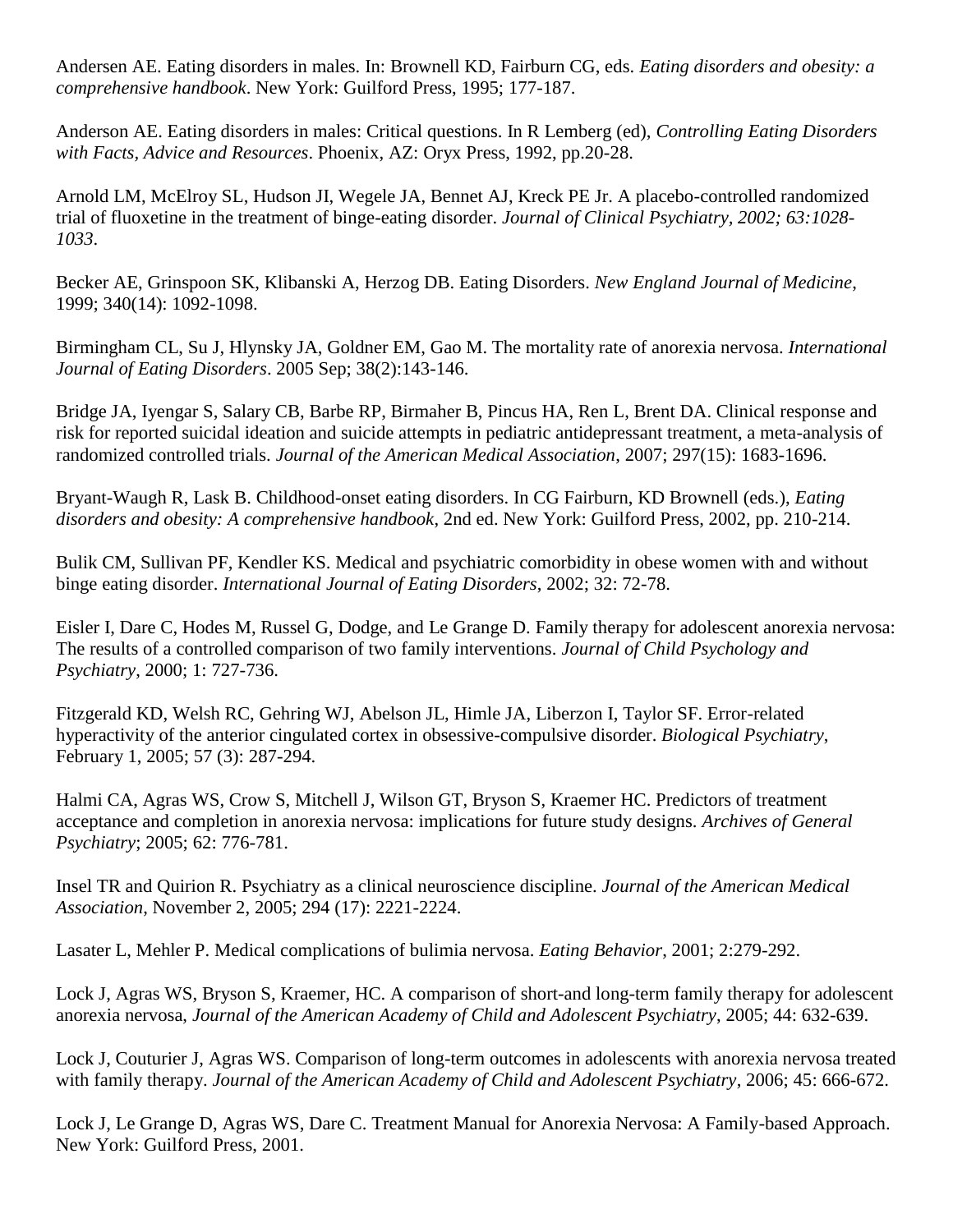McIntosh VW, Jordan J, Carter FA, Luty SE, et al. Three psychotherapies for anorexia nervosa: a randomized controlled trial. *The American Journal of Psychiatry*, Apr. 2005; 162: 741-747.

Meyer-Lindenberg AS, Olsen RK, Kohn PD, Brown T, Egan MF, Weinberger DR, et al. Regionally specific disturbance of dorsolateral prefrontal-hippocampal functional connectivity in schizophrenia. *Archives of General Psychiatry*, April 2005; 62(4).

National Institute for Clinical Excellence (NICE). Core interventions in the treatment and management of anorexia nervosa, bulimia nervosa, and binge eating disorder, 2004: London: British Psychological Society.

Pezawas L, Meyer-Lindenberg A, Drabant EM, Verchinski BA, Munoz KE, Kolachana BS, et al. 5-HTTLPR polymorphism impacts human cingulated-amygdala interactions: a genetic susceptibility mechanism for depression. *Nature Neuroscience*, June 2005; 8 (6): 828-834.

Pope HG, Gruber AJ, Choi P, Olivardi R, Phillips KA. Muscle dysmorphia: an underrecognized form of body dysmorphic disorder. *Psychosomatics*, 1997; 38: 548-557.

Romano SJ, Halmi KJ, Sarkar NP, Koke SC, Lee JS. A placebo-controlled study of fluoxetine in continued treatment of bulimia nervosa after successful acute fluoxetine treatment. *American Journal of Psychiatry*, Jan. 2002; 151(9): 96-102.

Russell GF, Szmuckler GI, Dare C, Eisler I. An evaluation of family therapy in anorexia nervosa and bulimia nervosa. *Archives of General Psychiatry*, 1987; 44: 1047-1056.

Spitzer RL, Yanovski S, Wadden T, Wing R, Marcus MD, Stunkard A, Devlin M, Mitchell J, Hasin D, Horne RL. Binge eating disorder: its further validation in a multisite study. *International Journal of Eating Disorders*, 1993; 13(2): 137-153.

Steiner H, Lock J. Anorexia nervosa and bulimia nervosa in children and adolescents: a review of the past ten years. *Journal of the American Academy of Child and Adolescent Psychiatry*, 1998; 37: 352-359.

Streigel-Moore RH, Franko DL. Epidemiology of Binge Eating Disorder. *International Journal of Eating Disorders*, 2003; 21: 11-27.

Taylor CB, Bryson S, Luce KH, Cunning D, Doyle AC, Abascal LB, Rockwell R, Dev P, Winzelberg AJ, Wilfley DE. Prevention of Eating Disorders in At-risk College-age Women. *Archives of General Psychiatry*; 2006 Aug; 63(8):881-888.

Walsh et al. Fluoxetine after weight restoration in anorexia nervosa: a randomized controlled trial. *Journal of the American Medical Association*. 2006 Jun 14; 295(22): 2605-2612.

Wilson GT and Shafran R. Eating disorders guidelines from NICE. *Lancet*, 2005; 365: 79-81.

Wonderlich SA, Lilenfield LR, Riso LP, Engel S, Mitchell JE. Personality and anorexia nervosa. *International Journal of Eating Disorders*, 2005; 37: S68-S71.

### **For More Information**

Visit the National Library of Medicine's:

• [MedlinePlus](http://www.nlm.nih.gov/medlineplus) and [En Espanol](http://medlineplus.gov/spanish)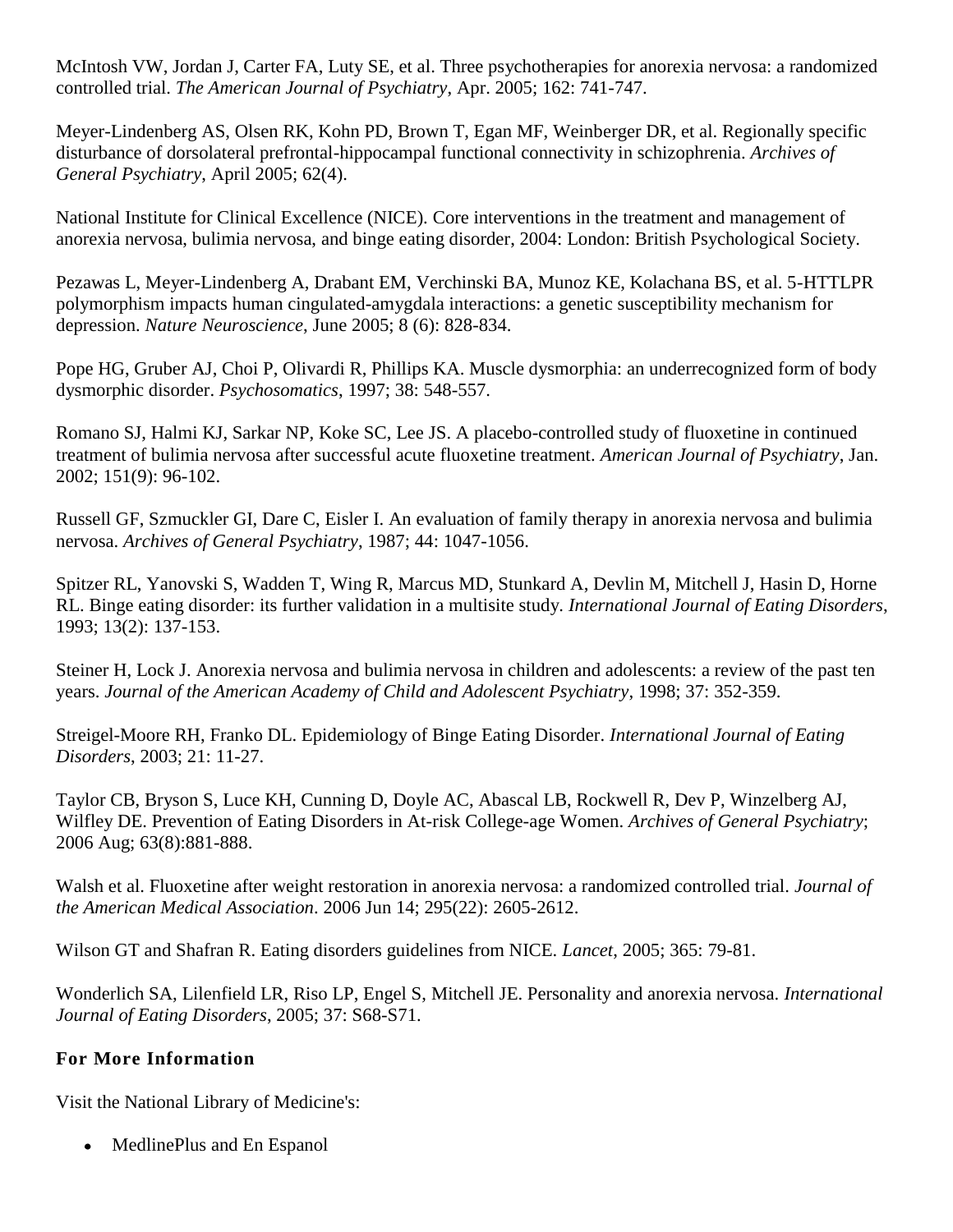- For information on [Clinical Trials for Eating Disorders](http://www.nimh.nih.gov/studies/index.cfm)
- National Library of Medicine [Clinical Trials Database](http://www.clinicaltrials.gov/)

Information from NIMH is available in multiple formats. You can browse online, download documents in PDF, and order paper brochures through the mail. If you would like to have NIMH publications, you can order them online at: www.nimh.nih.gov

For the most up-to-date information on this topic, Please check the [NIMH website](http://www.nimh.nih.gov/)

If you do not have Internet access and wish to have information that supplements this publication, please contact the NIMH Information Center at the following numbers.

National Institute of Mental Health (NIMH) Science Writing, Press & Dissemination Branch 6001 Executive Boulevard Room 8184. MSC 9663 Bethesda, MD 20892-9663 Phone 301.443.4513 Toll-free--1.866.615.NIMH (6464) TTY--301.443.8431 TTY Toll-free--866.415.8051 Fax--301.443.4279 Email: [nimhinfo@nih.gov](mailto:nimhinfo@nih.gov) Website: [NIMH website](http://www.nimh.nih.gov/)

## **Reprints:**

This publication is in the public domain and may be reproduced or copied without permission from NIMH. We encourage you to reproduce it and use it in your efforts to improve public health. Citation of the National Institute of Mental Health as a source is appreciated. However, using government materials inappropriately can raise legal or ethical concerns, so we ask you to use these guidelines:

- NIMH does not endorse or recommend any commercial products, processes, or services, and our  $\bullet$ publications may not be used for advertising or endorsement purposes.
- NIMH does not provide specific medical advice or treatment recommendations or referrals; our materials may not be used in a manner that has the appearance of such information.
- NIMH does not endorse or recommend any commercial products, NIMH requests that non-Federal organizations not alter our publications in ways that will jeopardize the integrity and "brand" when using the publication.
- Addition of non-Federal Government logos and Web site links may not have the appearance of NIMH endorsement of any specific commercial products or services or medical treatments or services.

If you have questions regarding these guidelines and use of NIMH publications, please contact the NIMH Information Center at 1.866.615.6464 or email at [nimhinfo@nih.gov.](mailto:nimhinfo@nih.gov)

Disclaimer: The information above is intended for user research toward information and education only. This information is provided as useful or interesting information consistent with the purpose of The City of Milwaukee Employee Assistance Program. The City of Milwaukee and City of Milwaukee Employee Assistance Program cannot attest to the accuracy of information contained in non-City of Milwaukee publications. The City of Milwaukee and City of Milwaukee Employee Assistance Program does not control, monitor or guarantee the information contained in these publications or information contained in links to other external web sites, and does not endorse